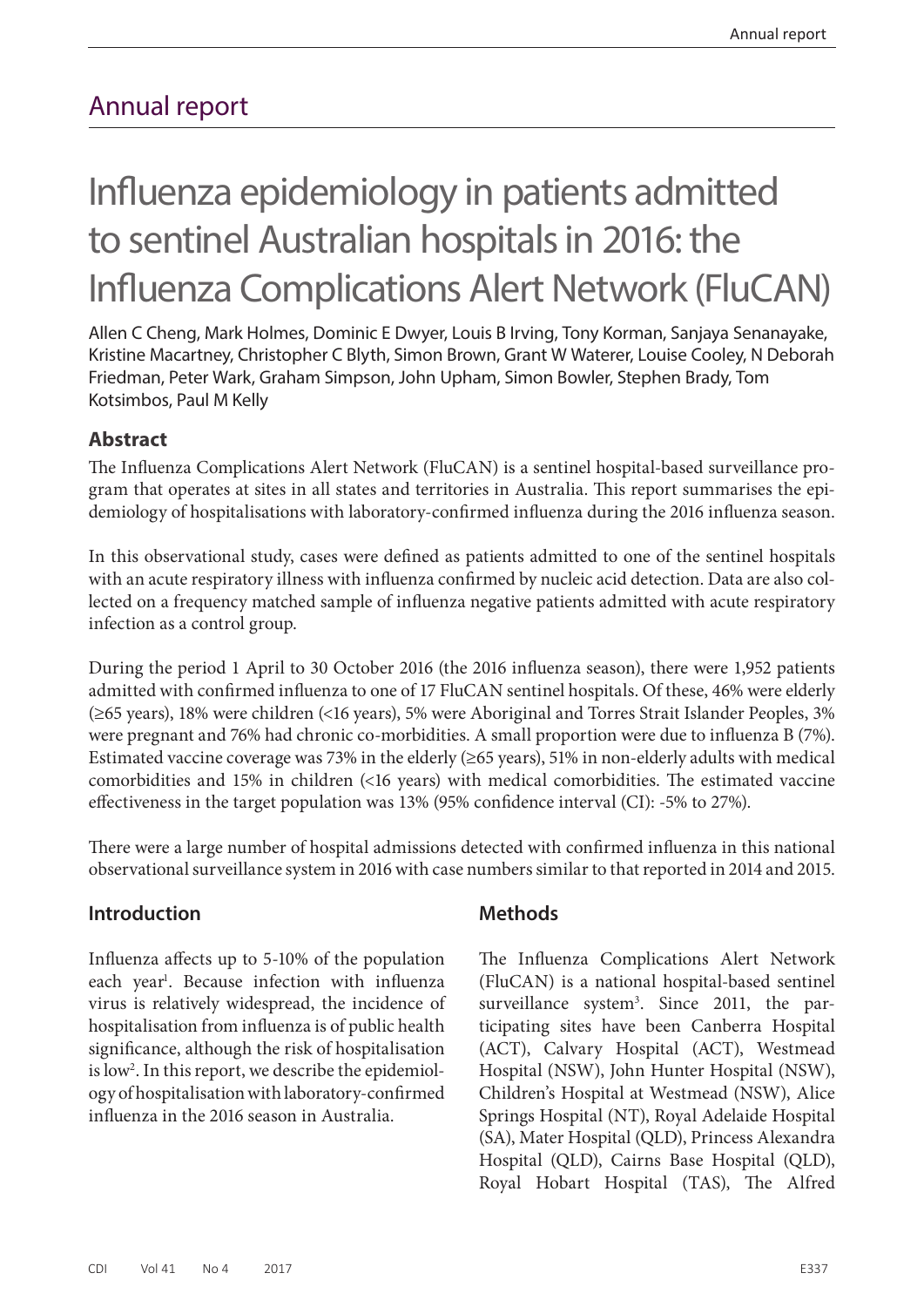Hospital (VIC), Royal Melbourne Hospital (VIC), Monash Medical Centre (VIC), University Hospital Geelong (VIC), Royal Perth Hospital (WA), and Princess Margaret Hospital (WA). Ethical approval has been obtained at all participating sites and at Monash University. Hospital bed capacity statistics were obtained from each participating hospital, and national bed capacity was obtained from the last published Australian Institute of Health and Welfare report.4

An influenza case was defined as a patient admitted to hospital with influenza confirmed by nucleic acid testing (NAT). Surveillance is conducted from early April to end October (with follow up continuing to the end of November) each year. Admission or transfer to an intensive care unit (ICU) included patients managed in a high dependency unit (HDU). The onset date was defined as the date of admission except for patients where the date of the test was more than 7 days after admission, where the onset date was the date of the test. The presence of risk factors and comorbidities was ascertained from the patient's medical record. Restricted functional capacity was defined as those who were not fully active and not able to carry out all activities without restriction prior to the acute illness<sup>5</sup>.

We examined factors associated with ICU admission using multivariable regression. Factors independently associated with ICU admission were determined using a logistic regression model with no variable selection process, as all factors were plausibly related to ICU admission.

Vaccine coverage was estimated from the proportion of vaccinated individuals in each age group, stratified by the presence of chronic comorbidities. Vaccine effectiveness was estimated from the odds ratio of vaccination in cases versus controls using the formula, with the odds ratio calculated from a conditional logistic regression, stratified by site and adjusted for age group, the presence of chronic comorbidities, pregnancy and Aboriginal or Torres Strait Islander ethnicity.

## **Results**

During the period 1 April to 30 October 2016 (the 2016 influenza season), there were 1,952 patients admitted with laboratory-confirmed influenza to one of 17 FluCAN sentinel hospitals. The peak weekly number of admission was in mid-August (week 35) (Figure 1). The majority of cases were due to influenza A (93%). The proportion due to influenza B was higher in the West Australian hospitals (46/180, 26%; Princess Margaret Hospital 34/105, 32%; Royal Perth Hospital 12/75 16%) compared to all other jurisdictions (5.0%).

Of these 1,952 patients, 904 (46%) were >65 years of age, 359 (18%) were children (<16 years), 101 (5%) were Aboriginal and Torres Strait Islander peoples, and 1492 (76%) had chronic co-morbidities (table 1; table 2). There were 50 pregnant women which represented 21% of the 243 female patients aged 16-49, or 3% of the total. Of the 1,599 patients (82%) where influenza vaccination status was ascertained, 752 (47%) had been vaccinated.

## **Incidence of hospital admissions with influenza**

Overall, the peak incidence of admissions with confirmed influenza was 3.2 per 100 hospital beds (in epidemiological week 35), but varied from 0.54 per 100 hospital beds at Princess Alexandra Hospital (QLD) to a 9.7 per 100 hospital beds at Westmead Hospital (NSW).

## **Presentation and management**

For 1,759 patients with laboratory-confirmed influenza where the duration of symptoms was known, the median duration of symptoms prior to admission was 2 days (interquartile range (IQR): 1, 4 days). Of all cases, 65 cases (3%) were diagnosed more than 7 days after admission and therefore were likely to be hospital-acquired. Radiological evidence of pneumonia was present in 363 patients (19%).

Of all cases, 214 patients were admitted to ICU, including 180 patients (9%) were initially admit-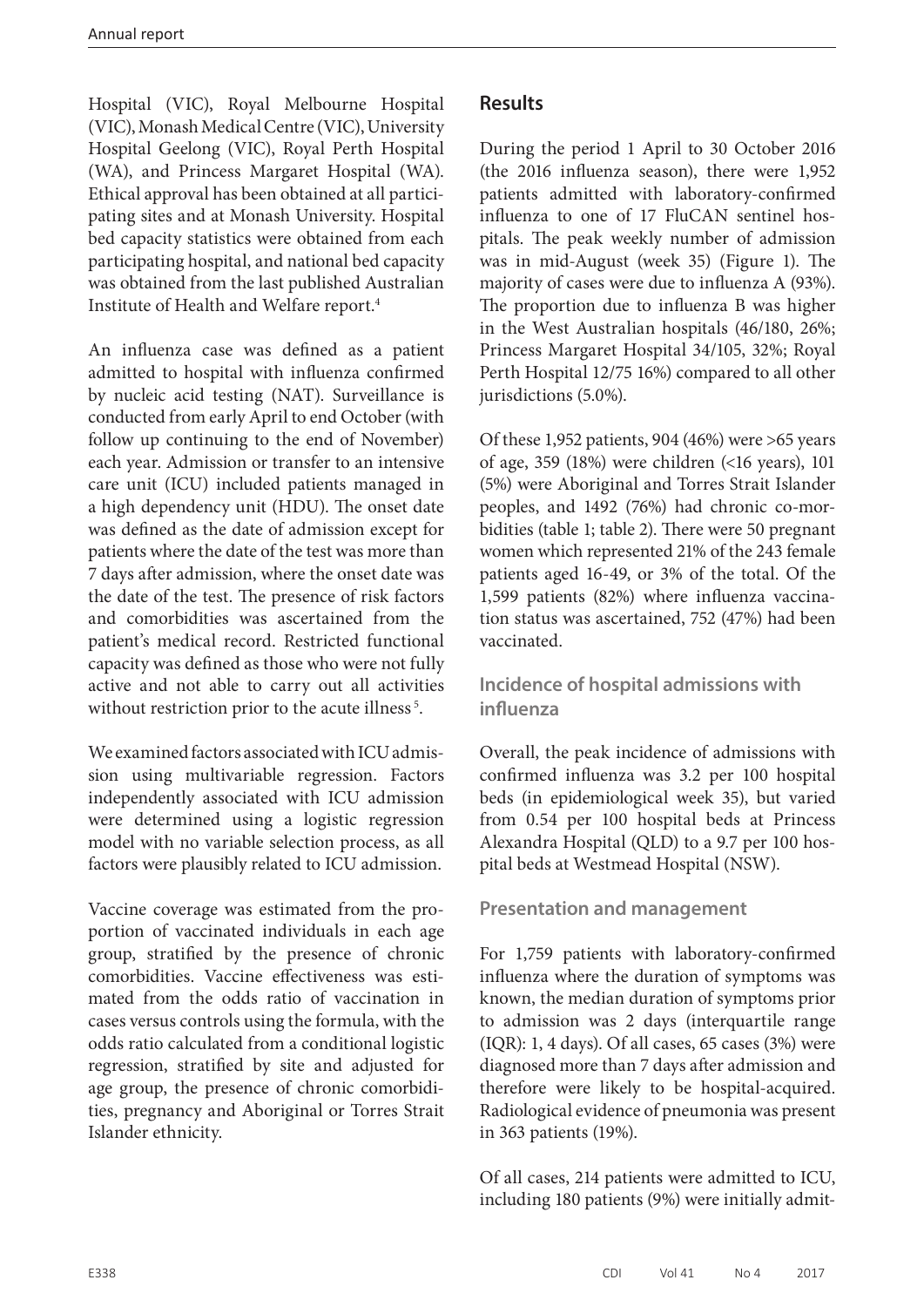

**Figure 1: Date of admission in patients hospitalized with confirmed influenza**

By week beginning on listed date; representing date of admission (or date of influenza diagnosis if acquired >7 days in hospital)

ted to ICU and a further 34 (2%) subsequently transferred to ICU after initial admission to a general ward. The elderly (>65 years) and residents of nursing homes were less likely to be admitted to intensive care. There were no statistically significant differences in the risk of admission to ICU by influenza type in patients admitted to hospital with influenza.

#### **Outcome**

The mean length of hospital stay for all patients was 5.6 days. Admission to ICU was associated with a mean hospital length of stay of 11.1 days compared to those not admitted to ICU (4.9 days). Of the 1899 patients where hospital mortality status was documented, 65 patients died (3%), which included 25 patients in ICU. Case fatality was higher in the elderly (51/864; 6%) than in non-elderly adults and children (14/1,035; 1%). Of the 65 deaths, 62 (95%) occurred in patients with comorbidities. The case fatality of influenza-associated pneumonia was 8% (29/359).

**Vaccine coverage and effectiveness**

Vaccination status was ascertained in 1,599 of 1,952 cases (82%) and 1,386 of 1,715 test negative control patients (81%). Estimated vaccine coverage was 73% (467/636) in the elderly ( $\geq$ 65 years), 51% (212/414) in non-elderly adults with medical comorbidities and 15% (18/116) in children (<16 years) with medical comorbidities. In the target population, the crude odds ratio of vaccination in cases versus controls was 0.87 (95% confidence interval (CI): 0.73 to 1.02) and the adjusted odds ratio of vaccination was 0.87 (95% CI: 0.73 to 1.05). The estimated vaccine effectiveness in the target population was therefore 13% (95% CI: -5%to 27%). In the elderly (>65 years), there was no evidence of vaccine effectiveness (estimated VE -19%, 95% CI: -52% to 8.0%)

#### **Discussion**

In the 2016 season, we have documented more than 1,900 cases of influenza, which represents a similar number of admissions as 2014 (n=2,097)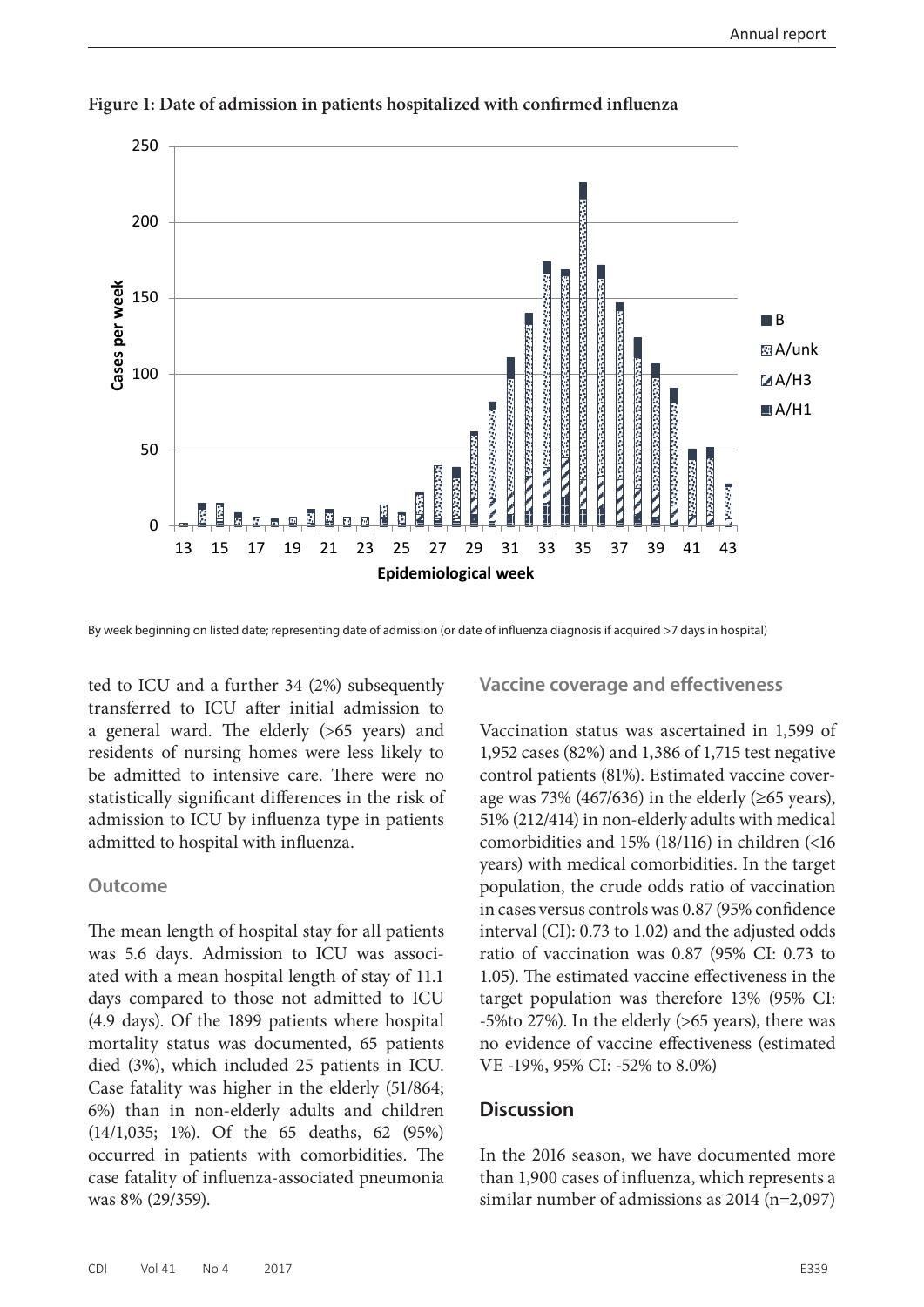|                                                               | Influenza type/subtype |            |           |                | <b>Total</b> |
|---------------------------------------------------------------|------------------------|------------|-----------|----------------|--------------|
|                                                               | A/H1                   | A/H3       | A/unknown | $\overline{B}$ |              |
| <b>Number of cases</b>                                        | 139                    | 256        | 1422      | 135            | 1952         |
| Age group                                                     |                        |            |           |                |              |
| <16 years                                                     | 32 (23%)               | $1(0\%)$   | 258 (18%) | 60 (44%)       | 351 (18%)    |
| 16-49 years                                                   | 44 (32%)               | 47 (18%)   | 279 (20%) | 27 (20%)       | 397 (20%)    |
| 50-64 years                                                   | 32 (23%)               | 40 (16%)   | 211 (15%) | 17 (13%)       | 300 (15%)    |
| 65-79 years                                                   | 25 (18%)               | 78 (31%)   | 337 (24%) | 18 (13%)       | 458 (24%)    |
| 80+ years                                                     | 6(4%)                  | 90 (35%)   | 337 (24%) | 13 (7%)        | 446 (23%)    |
| Female*                                                       | 67 (48%)               | 144 (56%)  | 726 (51%) | 54 (40%)       | 991 (51%)    |
| Pregnant                                                      | 5(4%)                  | 3(1%)      | 42 (3.0%) | $0(0.0\%)$     | 50 (3%)      |
| <b>Aboriginal or Torres Strait</b><br><b>Islander peoples</b> | 6(4%)                  | 9(4%)      | 76 (5%)   | 10 (7%)        | 101 (5%)     |
| <b>State</b>                                                  |                        |            |           |                |              |
| <b>ACT</b>                                                    | 22 (16%)               | 78 (31%)   | 152 (11%) | 16 (12%)       | 268 (14%)    |
| <b>NSW</b>                                                    | 14 (10%)               | 14 (6%)    | 450 (32%) | 24 (18%)       | 502 (26%)    |
| <b>NT</b>                                                     | $0(0.0\%)$             | $0(0.0\%)$ | 43 (3%)   | 3(2%)          | 46 (2%)      |
| <b>QLD</b>                                                    | $7(5.0\%)$             | 21 (8%)    | 125 (9%)  | 12 (9%)        | 165 (9%)     |
| <b>SA</b>                                                     | $0(0.0\%)$             | 6(2%)      | 165 (12%) | 7(5%)          | 178 (9%)     |
| <b>TAS</b>                                                    | 65 (47%)               | 31 (12%)   | 29(2%)    | 4(3%)          | 129 (7%)     |
| <b>VIC</b>                                                    | 14 (10%)               | 50 (20%)   | 397 (28%) | 23 (17%)       | 484 (25%)    |
| <b>WA</b>                                                     | 17 (12%)               | 56 (22%)   | 61 (4%)   | 46 (34%)       | 180 (10%)    |

## **Table 1: Demographic characteristics of hospitalized patients with confirmed influenza**

\*Sex missing for 2 patients; reported as number and percentage of patients with type/subtype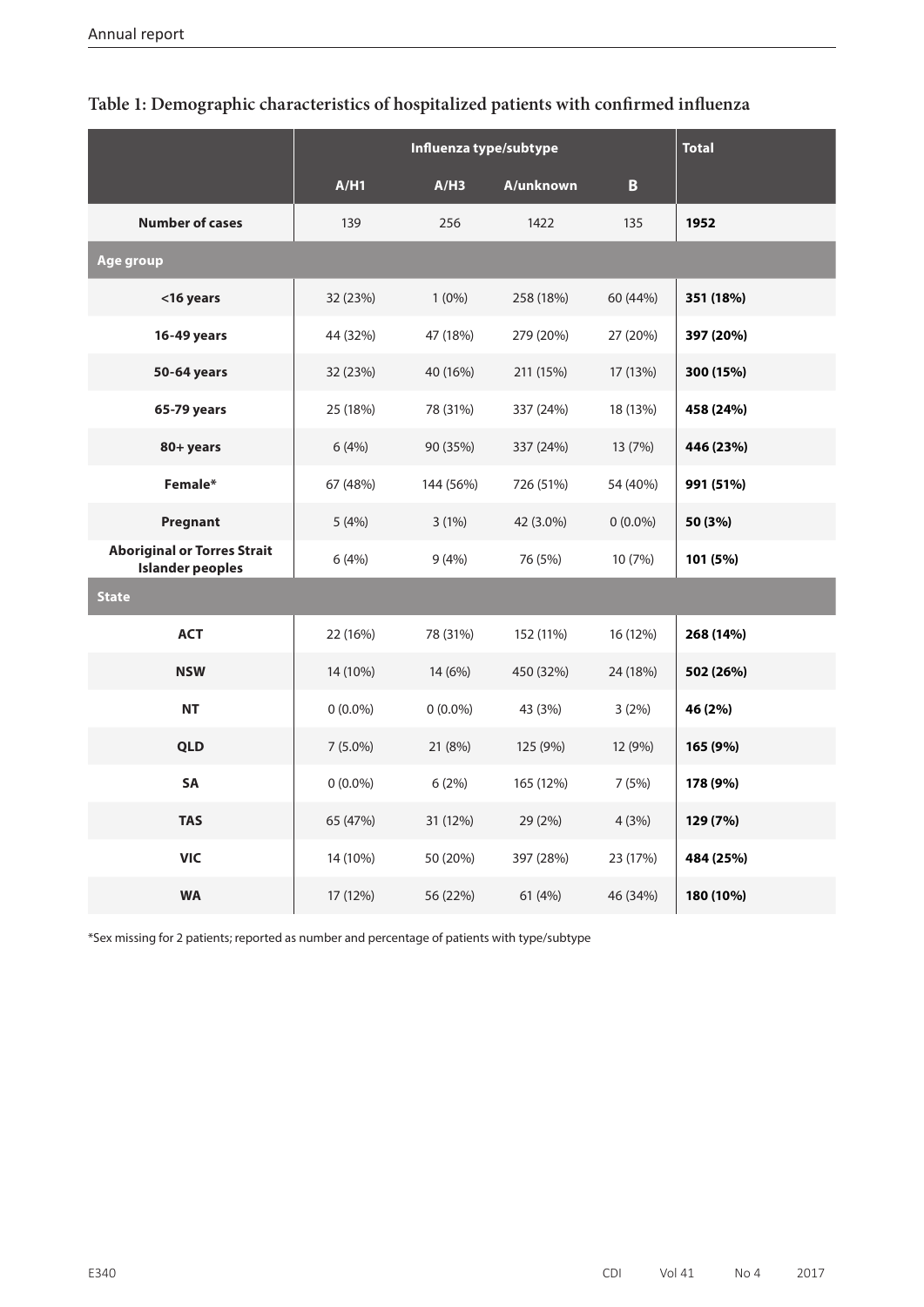|                                     | Not admitted to ICU | <b>Admitted to ICU</b> | <b>Total</b>   |  |  |  |  |
|-------------------------------------|---------------------|------------------------|----------------|--|--|--|--|
| <b>Number of cases</b>              | 1738                | 214                    | 1952           |  |  |  |  |
| Pregnancy                           | 43 (3%)             | 7(3%)                  | 50 (3%)        |  |  |  |  |
| <b>Medical comorbidities</b>        | 1316 (76%)          | 176 (82%)              | 1492 (76%)     |  |  |  |  |
| <b>Chronic respiratory illness</b>  | 515 (30%)           | 71 (33%)               | 586 (30%)      |  |  |  |  |
| <b>Chronic cardiac disease</b>      | 567 (33%)           | 70 (33%)               | 637 (32%)      |  |  |  |  |
| <b>Diabetes</b>                     | 383 (22%)           | 46 (22%)               | 429 (22%)      |  |  |  |  |
| <b>Chronic liver disease</b>        | 74 (4%)             | 15 (7.0%)              | 89 (5%)        |  |  |  |  |
| <b>Chronic neurological illness</b> | 280 (16%)           | 31 (15%)               | 311 (16%)      |  |  |  |  |
| <b>Chronic renal disease</b>        | 219 (13%)           | 28 (13%)               | 247 (13%)      |  |  |  |  |
| Immunocompromised                   | 260 (15%)           | 33 (15%)               | 293 (15%)      |  |  |  |  |
| <b>Malignancy</b>                   | 187 (11%)           | 25 (12%)               | 212 (11%)      |  |  |  |  |
| <b>Obesity</b>                      | 198 (11%)           | 33 (15%)               | 231 (12%)      |  |  |  |  |
| <b>Nursing home resident</b>        | 152 (9%)            | 4(2%)                  | 156 (8%)       |  |  |  |  |
| <b>Received influenza vaccine</b>   | 693/1431 (48%)      | 59/168 (35%)           | 752/1599 (47%) |  |  |  |  |
| Influenza type/subtype              |                     |                        |                |  |  |  |  |
| A/H1                                | 126 (7%)            | 13 (6%)                | 139 (7%)       |  |  |  |  |
| A/H3                                | 231 (13%)           | 25 (12%)               | 256 (13%)      |  |  |  |  |
| A/unknown                           | 1260 (73%)          | 162 (76%)              | 1422 (73%)     |  |  |  |  |
| B                                   | 121 (7.0%)          | 14 (7%)                | 135 (7%)       |  |  |  |  |
| In hospital mortality               | 40/1692 (2%)        | 25/207 (12%)           | 65/1899 (3%)   |  |  |  |  |

**Table 2: Risk factors, severity and outcomes in hospitalized adult patients with confirmed influenza**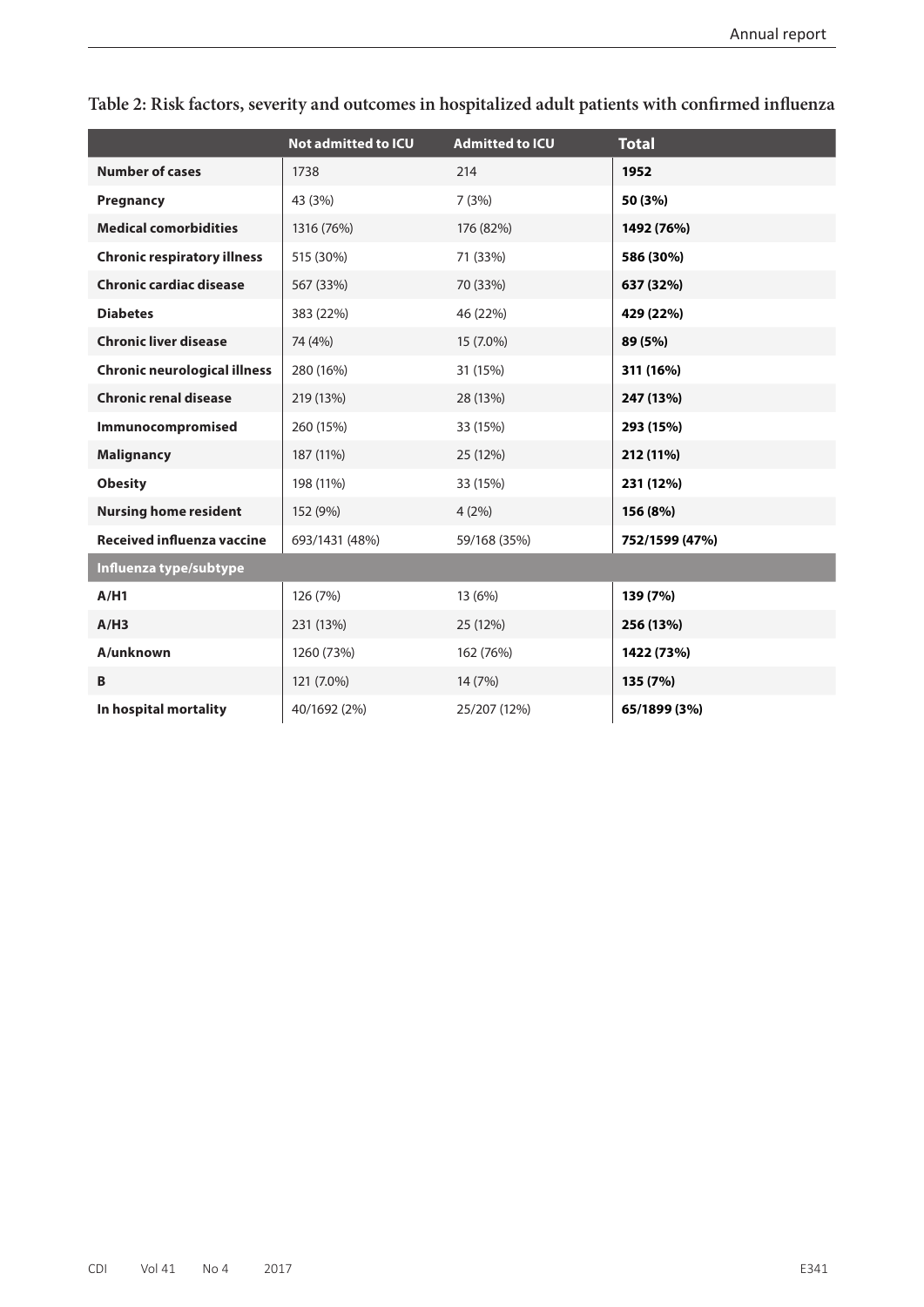and 2015 (n=2,070). Based on the bed capacity of sentinel hospitals, this is likely to represent around 14,000 admissions with confirmed influenza nationally. However, as influenza testing is not performed on all patients with acute respiratory presentations, and influenza may also trigger delayed respiratory presentations (e.g. secondary bacterial pneumonia) and nonrespiratory complications (e.g. acute myocardial infarction), this should be regarded as a minimum estimate.

The 2016 year was the first season in which the use of quadrivalent vaccine (containing two influenza A and two influenza B strains) was funded under the National Immunisation Program. However, in comparison with the 2015 season, where more than half of admissions were due to influenza B and both Victorian and Yamagata lineages circulated, the incremental benefit of the quadrivalent vaccine would be expected to be minimal in 2016 as influenza B activity was low. Influenza vaccine effectiveness was noted to be low in the target population in this season in comparison to previous years (and absent in the elderly). Further work is being performed to explore this issue further. Vaccine effectiveness in the elderly has generally been found to be lower than in younger age groups, but a study from the United States found influenza vaccine to be cost-effective in the elderly over four seasons<sup>6</sup>.

In recent seasons, there has been ongoing concern about mismatches between the A/H3N2 vaccine and circulating strains, due in part to antigenic change associated with egg adaptation as well as growing genetic diversity within circulating A/H3N2 strains, with North American data suggesting a higher vaccine effectiveness against 3C.3b than 3C.3a and 3C.2a clades<sup>7,8</sup>. Additionally, work has suggested that the effectiveness of influenza vaccines against A/H1N1pdm may be poorer in a middle aged cohort born before 1980, who were exposed to 163Q A/H1N1/USSR types<sup>9</sup>.

The peak incidence of confirmed influenza provides a measure of the impact of influenza. We chose to use acute hospital beds as a denominator because the number of admissions are not readily available in a timely manner, and bed numbers provide a "hard limit" of hospital capacity. The proportion of hospital beds occupied by patients with confirmed influenza can be estimated from the incidence and mean duration of stay – at Westmead Hospital in 2016, a peak weekly incidence of 9.7 per 100 beds roughly equates to 9% of the hospital bed capacity (9.7 admissions per 700 bed days x 5.6 days).

We found that around half of the influenza cases were unvaccinated. Our estimates of vaccine coverage are similar to that of previous years, where around 70-80% of the elderly, around 60% of non-elderly adults with comorbidities and around 20% in children with comorbidities<sup>10-13</sup>. Our estimates of influenza vaccine coverage in the elderly are consistent with recent estimates from a meta-analysis of vaccine coverage in the Australian elderly population collected by a variety of methods, providing reassurance about the validity of hospital controls for this purpose $14$ . Additionally, we have recently compared vaccine coverage estimates from hospital, primary care and communitybased systems and found them to be broadly consistent<sup>15</sup>

The systematic review also found an increase in coverage associated with public funding of influenza vaccine since 1999; however, our findings reinforce the need to improve coverage particularly in younger populations with medical comorbidities where publicly funded vaccine has been available since 2010. We found that 93% of admissions with influenza in the elderly occurred in patients with medical comorbidities; this proportion was 71% in non-elderly adults and 44% in children. This suggests that even with an effective influenza vaccine, the current policy of vaccinating only younger individuals with comorbidities would not be expected to provide protection to more than half of children admitted to hospital.

There are several limitations to this surveillance system. There may be under-ascertainment of influenza due to poor quality sample collection or the lack of use of influenza laboratory tests,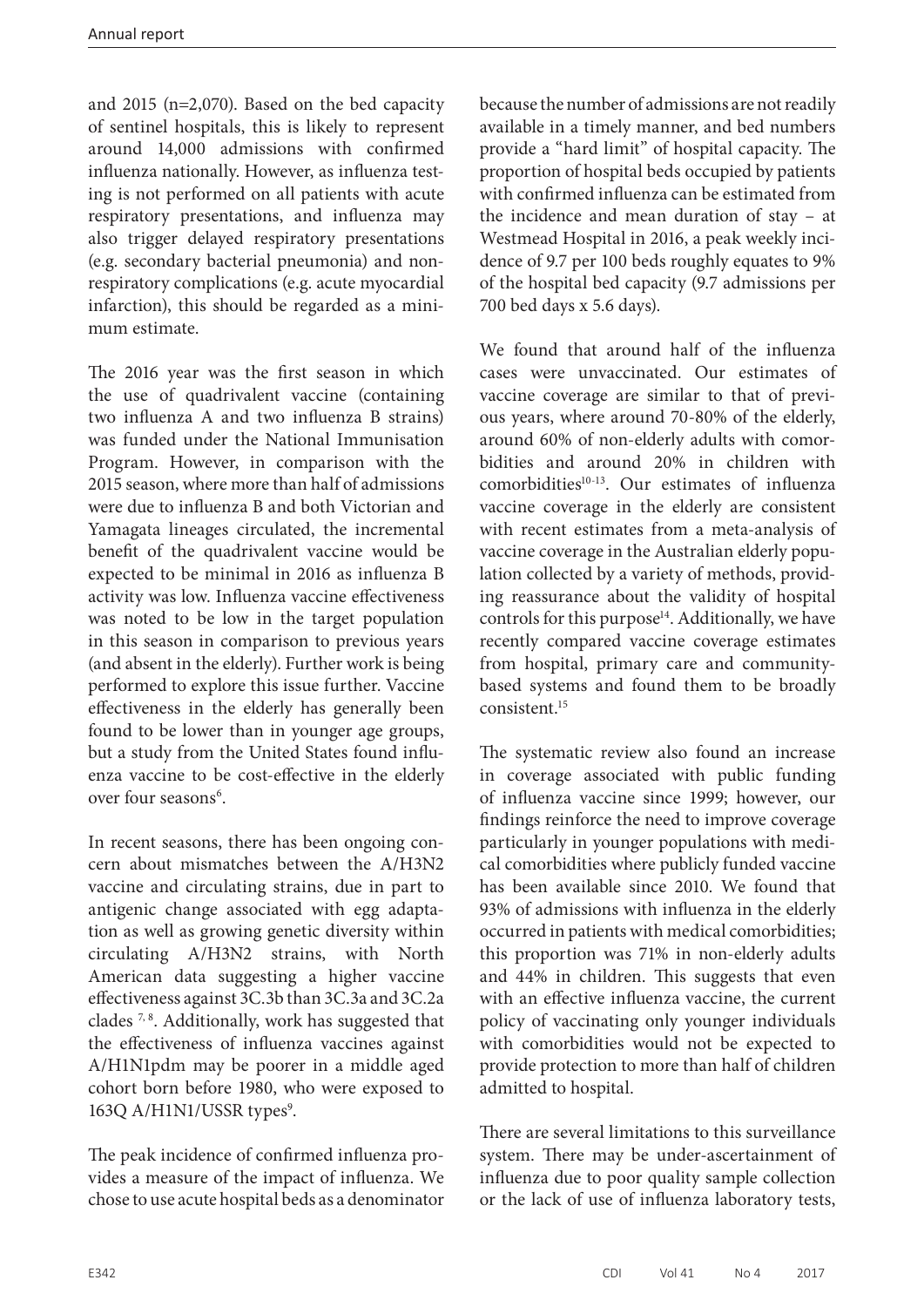despite the diagnosis of influenza having implications for infection control and antiviral use in hospitals. Delayed presentations or secondary bacterial pneumonia may be associated with false negative influenza tests as the influenza infection may be cleared by the time of presentation. Ascertainment in tropical regions is limited by sampling in the winter/dry season only.

In summary, we detected a large number of hospital admissions with laboratory-confirmed influenza in a national observational study in 2016 comparable to 2014 and 2015 but much higher than in prior years. A consistent finding over several years is that a high proportion of patients with severe influenza, and almost all deaths, occurred in patients with chronic comorbidities.

#### **Acknowledgements**

We thank Neela Joshi Rai, Ristilla Ram, Jo-Anne Thompson, Janette Taylor (Westmead Hospital), Cazz Finucane, Camille Gibson (Princess Margaret Hospital; Telethon Institute), Janine Roney, Jill Garlick, Virginia Cable, Nigel Pratt, Jess Costa (The Alfred Hospital), Kristof Boot, Megan Martin (Mater Hospital), Michelle Thompson, Casey McLeod, Adam Kadmon, Stewart Duncum, Gerri Shandler, Sarah Mclean (Royal Melbourne Hospital), Jocelynne McRae, Laura Rost, Nicole Dinsmore Gemma Saravanos, Kathy Meredith (Children's Hospital at Westmead), Wendy Beckingham, Sandra Root, Gabriela Defries, Kris Farrelly (Canberra and Calvary Hospitals), Stella Green, Sue Richmond (Cairns Base Hospital), Irene O'Meara, Ingrid Potgeiter (Alice Springs Hospital; Menzies School of Health Research), Tina Collins, Michelle Towers (Princess Alexandra Hospital), Susan Wagg (Royal Hobart Hospital), Kate Ellis (University Hospital Geelong, Barwon Health), Doug Dorahy, Lorissa Hopkins, Jasmine Wark (John Hunter Hospital), Jenny McGrath, Louise Milazzo, Sarah Richards, Cathy Short, Cate Green, Mary McAlister, Eve Boxhall, Ashleigh Richardson, Catriona Doran, Nicole Gurrey, Sophie Whitehead,Jiayas Lin, Rebecca Glover, Segun Kandel, Monima Pamang, Kate Shelton (Royal Adelaide Hospital), Ellen MacDonald, Sophie Damianopoulos, Fiona Seroney (Royal Perth Hospital). We acknowledge the support of the Australian Government Department of Health for funding this system.

## **Author details**

Prof Allen C Cheng, *Alfred Health; Monash University*

Prof Mark Holmes, *University of Adelaide, Royal Adelaide Hospital,*

Prof Dominic E Dwyer, *University of Sydney, Westmead Hospital,*

A/Prof Louis Irving, *Royal Melbourne Hospital, University of Melbourne,*

A/Prof Tony Korman, *Monash Medical Centre; Monash University,*

A/Prof Sanjaya Senenayake, *Australian National University, The Canberra Hospital,*

A/Prof Kristine Macartney, *Children's Hospital at Westmead,*

A/Prof Christopher Blyth, *Princess Margaret Hospital, University of Western Australia, Telethon Kids Institute,*

Prof Simon Brown, *University of Western Australia, Royal Perth Hospital,*

Prof Grant Waterer, *University of Western Australia, Royal Perth Hospital,*

Dr Louise Cooley, *Royal Hobart Hospital*

Dr N. Deborah Friedman, *University Hospital Geelong,*

Prof Peter Wark, *University of Newcastle, John Hunter Hospital,*

Dr Graham Simpson, *Cairns Base Hospital,*

Prof John Upham, *Princess Alexandra Hospital, University of Queensland,*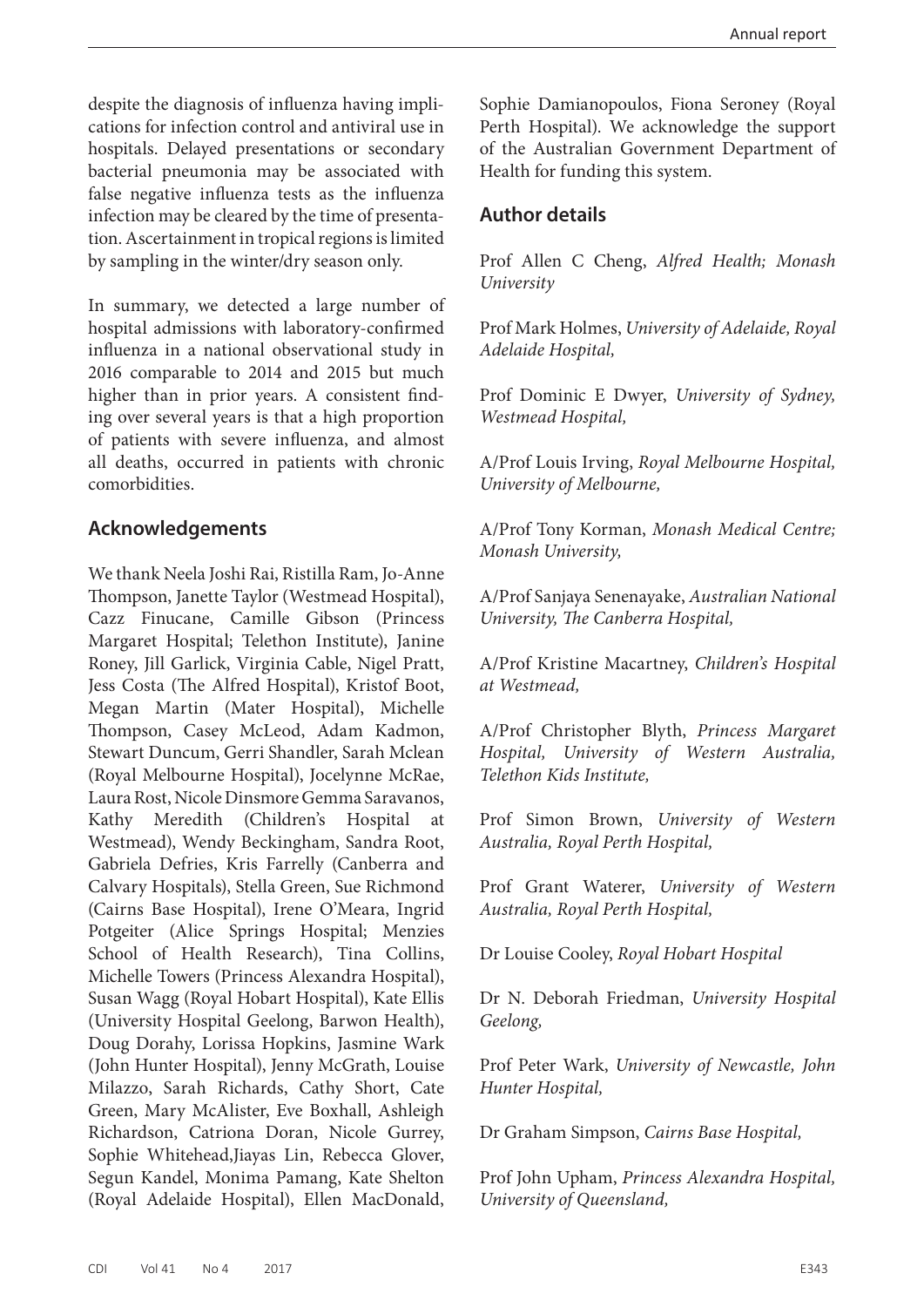Dr Simon Bowler, *Mater Hospitals,*

Dr Stephen Brady, *Alice Springs Hospital,*

A/Prof Tom Kotsimbos, *Alfred Health; Monash University*

Adjunct Prof Paul Kelly, *ACT Government Health Directorate; Australian National University Medical School*

Corresponding author: Prof Allen Cheng, Department of Epidemiology and Preventive Medicine, Monash University, Commercial Road, Melbourne VIC 3004. Email: [allen.cheng@monash.edu](mailto:allen.cheng%40monash.edu?subject=)

## **References**

- 1.Kuster, S.P., et al., *Risk factors for influenza among health care workers during 2009 pandemic, Toronto, Ontario, Canada.* Emerg Infect Dis, 2013. 19(4): p. 606-15.
- 2.Newall, A.T., J.G. Wood, and C.R. Macintyre, *Influenza-related hospitalisation and death in Australians aged 50 years and older.* Vaccine, 2008. 26(17): p. 2135-41.
- 3.Kelly, P.M., et al., *FluCAN 2009: initial results from sentinel surveillance for adult influenza and pneumonia in eight Australian hospitals.* Med J Aust, 2011. 194(4): p. 169-174.
- 4.AIHW, *Hospital Resources 2014-15: Australian Hospital Statistics*, in *Health services series no. 71*. 2016, AIHW: Canberra.
- 5.Oken, M.M., et al., *Toxicity and response criteria of the Eastern Cooperative Oncology Group.* Am J Clin Oncol, 1982. 5(6): p. 649- 55.
- 6.Carias, C., et al., *Net Costs Due to Seasonal Influenza Vaccination--United States, 2005- 2009.* PLoS One, 2015. 10(7): p. e0132922.
- 7. Skowronski, D.M., et al., *A Perfect Storm: Impact of Genomic Variation and Serial Vaccination on Low Influenza Vaccine Effectiveness*

*During the 2014-2015 Season.* Clin Infect Dis, 2016. 63(1): p. 21-32.

- 8.Flannery, B., et al., *Enhanced Genetic Characterization of Influenza A(H3N2) Viruses and Vaccine Effectiveness by Genetic Group, 2014- 2015.* J Infect Dis, 2016. 214(7): p. 1010-9.
- 9.Linderman, S.L., et al., *Potential antigenic explanation for atypical H1N1 infections among middle-aged adults during the 2013-2014 influenza season.* Proc Natl Acad Sci U S A, 2014. 111(44): p. 15798-803.
- 10.Cheng, A.C., et al., *Influenza vaccine effectiveness against hospitalisation with influenza in adults in Australia in 2014.* Vaccine, 2015. 33(51): p. 7352-6.
- 11.Cheng, A.C., et al., *Influenza epidemiology, vaccine coverage and vaccine effectiveness in sentinel Australian hospitals in 2013: the Influenza Complications Alert Network.* Commun Dis Intell Q Rep, 2014. 38(2): p. E143-9.
- 12.Cheng, A.C., et al., *Influenza epidemiology in patients admitted to sentinel Australian hospitals in 2015: the Influenza Complications Alert Network.* Commun Dis Intell Q Rep, 2016. 40(4): p. E521-E526.
- 13.Blyth, C.C., et al., *Influenza epidemiology, vaccine coverage and vaccine effectiveness in children admitted to sentinel Australian hospitals in 2014: the Influenza Complications Alert Network (FluCAN).* Euro Surveill, 2016. 21(30).
- 14.Dyda, A., et al., *Influenza and pneumococcal vaccination in Australian adults: a systematic review of coverage and factors associated with uptake.* BMC Infect Dis, 2016. 16(1): p. 515.
- 15.Coghlan, B., et al., *Estimates of influenza vaccine coverage from Victorian surveillance systems based in the community, primary care and hospitals.* Commun Dis Intell Q Rep, 2016. 40(2): p. E204-6.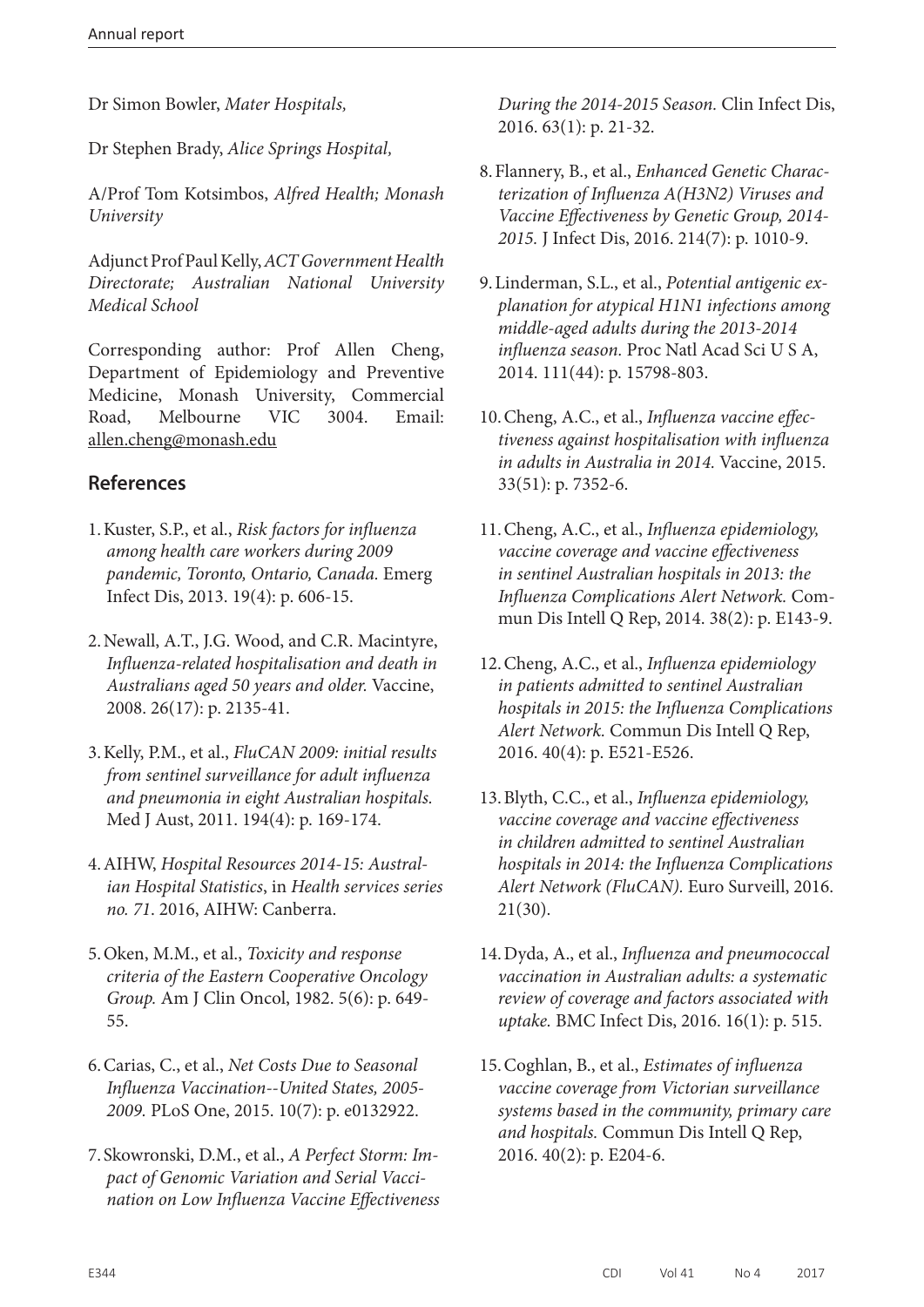| <b>Variable</b>                                        | <b>Crude OR</b> | p     | <b>Adjusted OR*</b> | p     |
|--------------------------------------------------------|-----------------|-------|---------------------|-------|
| Age                                                    |                 |       |                     |       |
| <16 years                                              | 0.9(0.6, 1.4)   | 0.713 | 1.1(0.7, 1.8)       | 0.685 |
| 16-64 years                                            | $\mathbf{1}$    |       | $\mathbf{1}$        |       |
| 65+ years                                              | 0.6(0.5, 0.9)   | 0.007 | 0.7(0.5, 0.9)       | 0.017 |
| <b>Medical comorbidities</b>                           | 1.5(1.0, 2.1)   | 0.035 | 1.9(1.3, 2.9)       | 0.001 |
| <b>Aboriginal or Torres Strait Islander</b><br>peoples | 1.6(0.9, 2.7)   | 0.11  | 1.3(0.7, 2.3)       | 0.369 |
| Pregnancy                                              | 1.3(0.6, 3.0)   | 0.488 | 1.0(0.4, 2.4)       | 0.935 |
| <b>Restricted functional status</b>                    | 1.1(0.8, 1.5)   | 0.426 | 1.0(0.7, 1.4)       | 0.912 |
| <b>Nursing home resident</b>                           | 0.2(0.1, 0.5)   | 0.002 | 0.2(0.1, 0.6)       | 0.003 |
| Influenza type/subtype                                 |                 |       |                     |       |
| A/H1                                                   | 0.9(0.4, 2.0)   | 0.778 | 0.9(0.4, 1.9)       | 0.701 |
| A/H3                                                   | 0.9(0.5, 1.9)   | 0.85  | 1.1(0.5, 2.3)       | 0.761 |
| B                                                      | $\mathbf{1}$    |       | $\mathbf{1}$        |       |
| A/unk                                                  | 1.1(0.6, 2.0)   | 0.72  | 1.2(0.7, 2.2)       | 0.561 |

**Table 3: Factors associated with admission to intensive care in patients hospitalised with confirmed influenza**

\* all variables included in multivariate model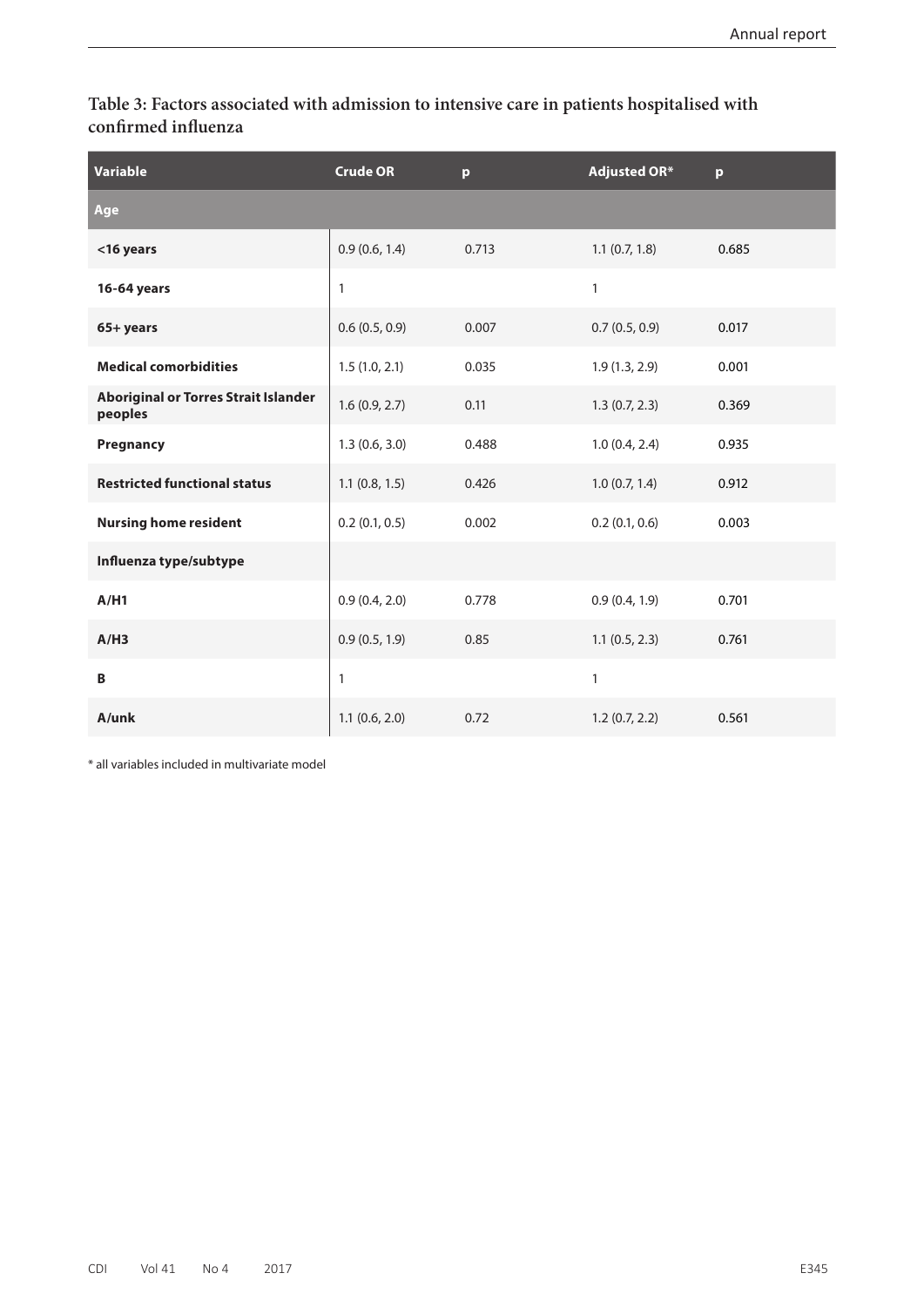